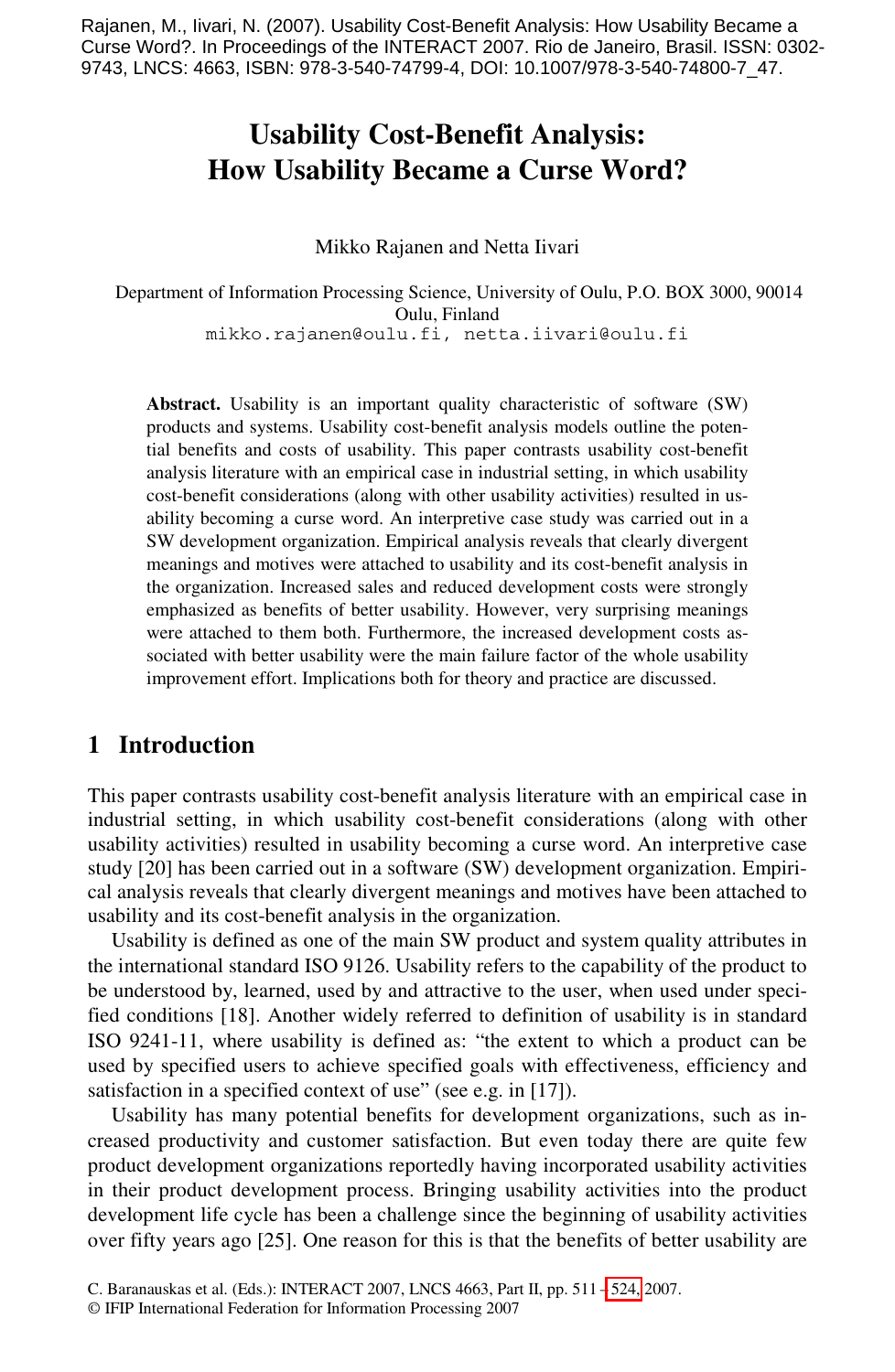not easily identified or calculated. Usability engineering has been competing for resources against other project groups, who do have objective cost-benefit data available for management review [19].

In the literature offering recommendations on how to introduce 'usability' into the development organizations, however, business perspective is emphasized. It is argued that one should take care that usability contributes to the business success of the development organizations [7], [13], [21], [22], [27]. Generally, usability is postulated as an important competitive edge in maturing SW markets [15], [24], [28]. However, it is also emphasized that one should ascertain that usability makes sense from the business perspective and is related to the achievement of key business goals [7], [13]. It is especially important to show the benefits achieved [21], [22], [27]. However, consideration of cost-benefit tradeoffs is also recommended [22], [24], [31]. Resources should be well planned and budgeted [3], [22], [24] and one should assure that usability does not increase development costs and time [7], [24].

We have carried out a detailed analysis of literature offering advice on usability cost-benefit analysis. Based on the literature review, an analytical framework for the empirical analysis has been developed and utilized in making sense of the empirical data derived from one case organization, into which usability cost-benefit analysis was introduced along with other usability activities. Existing literature made us also sensitive to the fact that very divergent meanings can be attached to usability in practice, the studies showing that it has been used only as a buzzword or as mere slogan without any proper understanding of it [1], [9], [16], [30]. Due to the assumed importance of the usability cost-benefit analysis, but also keeping in mind the risk that this term and its analyses may be used and interpreted in a multitude of different (and even conflicting) ways, this case study examines the process of meanings negotiation related to usability and its cost-benefit analysis in one case organization.

The paper is organized as follows. The next section reviews literature on usability cost-benefit analysis as a theoretical basis of our empirical analysis. The third section presents the case involved in this study and the procedures of data gathering and analysis. The following section outlines the results of our empirical examination. The final section summarizes and discloses the central themes and observations of the paper, outlines the limitations of this study, and suggests paths for future work.

### **2 Usability Cost-Benefit Analysis**

There are surprisingly few published models for analyzing the costs and benefits of usability in development organizations. Most of the usability cost-benefit models analyzed in this paper were selected from the book Cost-Justifying Usability, by Bias and Mayhew [5]. This book was published in 1994, but it is still the best source of different usability cost-benefit models. The second edition of the book was published 2005, but it did not change the usability cost-benefit models [6]. The analyzed models from Cost-Justifying Usability were selected into this report, because they succeed in representing the variety of different views for usability cost-benefit analysis. In addition, Donahue's [11] usability cost-benefit article was included, since it is the latest published article on analyzing usability costs and benefits. Furthermore, Bevan [4] has published a usability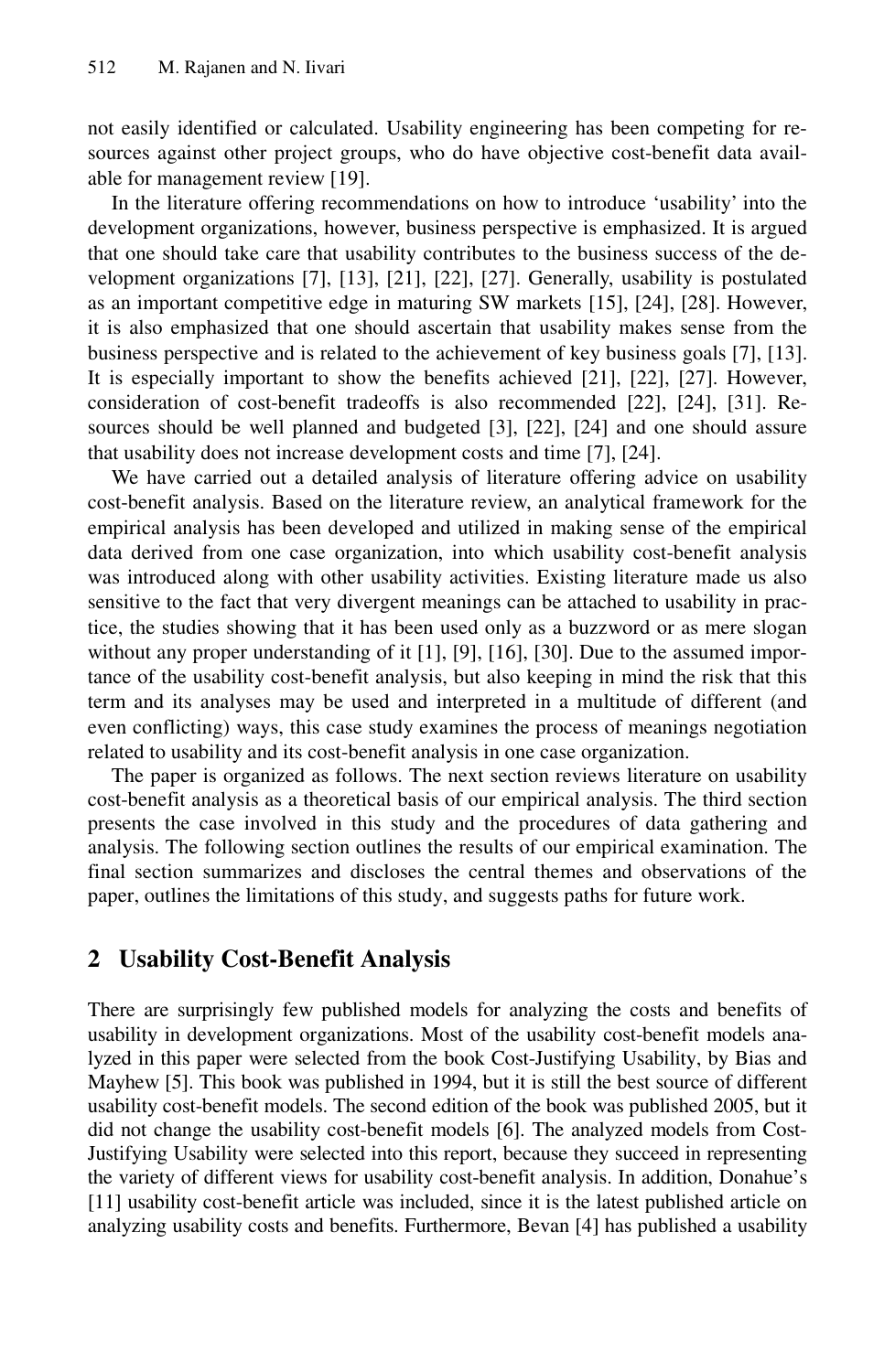cost-benefit analysis model in TRUMP-report. The model was included also for this analysis, because it has a slightly different viewpoint related to different business benefits of usability. The model estimates the potential usability benefits in four different product life cycles, while the other analyzed models do not deal as clearly with usability benefits in relation to the product life cycles.

There are many published models for calculating usability benefits, and as many ways of identifying the benefits. A business benefit is a positive return that the development organization expects to obtain as a result of an investment. There has been some discussion in publications about the potential business benefits of usability, but most of them are focused on specific case studies of usability benefits, or on the overall aspects of usability cost-benefit analysis [26].

The costs of better usability, on the other hand, can be categorized into three groups: *one-time costs*, *recurring costs* and *redesign costs*. One-time costs or initial costs cover, for example, the costs of establishing a laboratory for usability testing. Therefore, the cost is a one-time investment for usability. Recurring costs are, for example, the salary costs of the usability professionals employed in the usability testing laboratory. Therefore, the recurring costs are needed to actually do the usability activities. Redesign costs cover the costs of redesigning the prototypes based, for example, on the usability test results. Therefore, redesign costs apply only when prototypes are built and tested and there is an identified need for the redesign. These costs usually affect the product development project directly, whereas the one-time costs and recurring costs affect usually the usability team.

Next, we discuss in more detail these usability costs and benefits in relation to the published usability cost-benefit models.

#### **2.1 Existing Usability Cost-Benefit Analysis Models**

**Ehrlich and Rohn** [12] analyze the potential benefits of better usability from the viewpoint of vendor company, corporate customer and end user. They state that by incorporating usability activities into product development project both the company itself and its customers gain benefits from certain areas. When compared to other usability cost-benefit models analyzed in this paper, Ehrlich and Rohn present the most comprehensive discussion about different aspects of usability cost-benefits.

Ehrlich and Rohn do not clearly present an overall formula for calculating the value of usability benefits. However, according to them, the vendor company can identify benefits from three areas:

- 1. Increased sales
- 2. Reduced support costs
- 3. Reduced development costs

In some cases the link between better usability and increased sales can be found, but usually it can be difficult to relate the impact of better usability directly to increased sales. One way to identify the impact of usability to sales is to analyze how important role does usability have in buying decision. The cost of product support can be surprisingly high, if there is a usability problem in important product feature and the product has lots of users. Better usability has direct impact to the need of product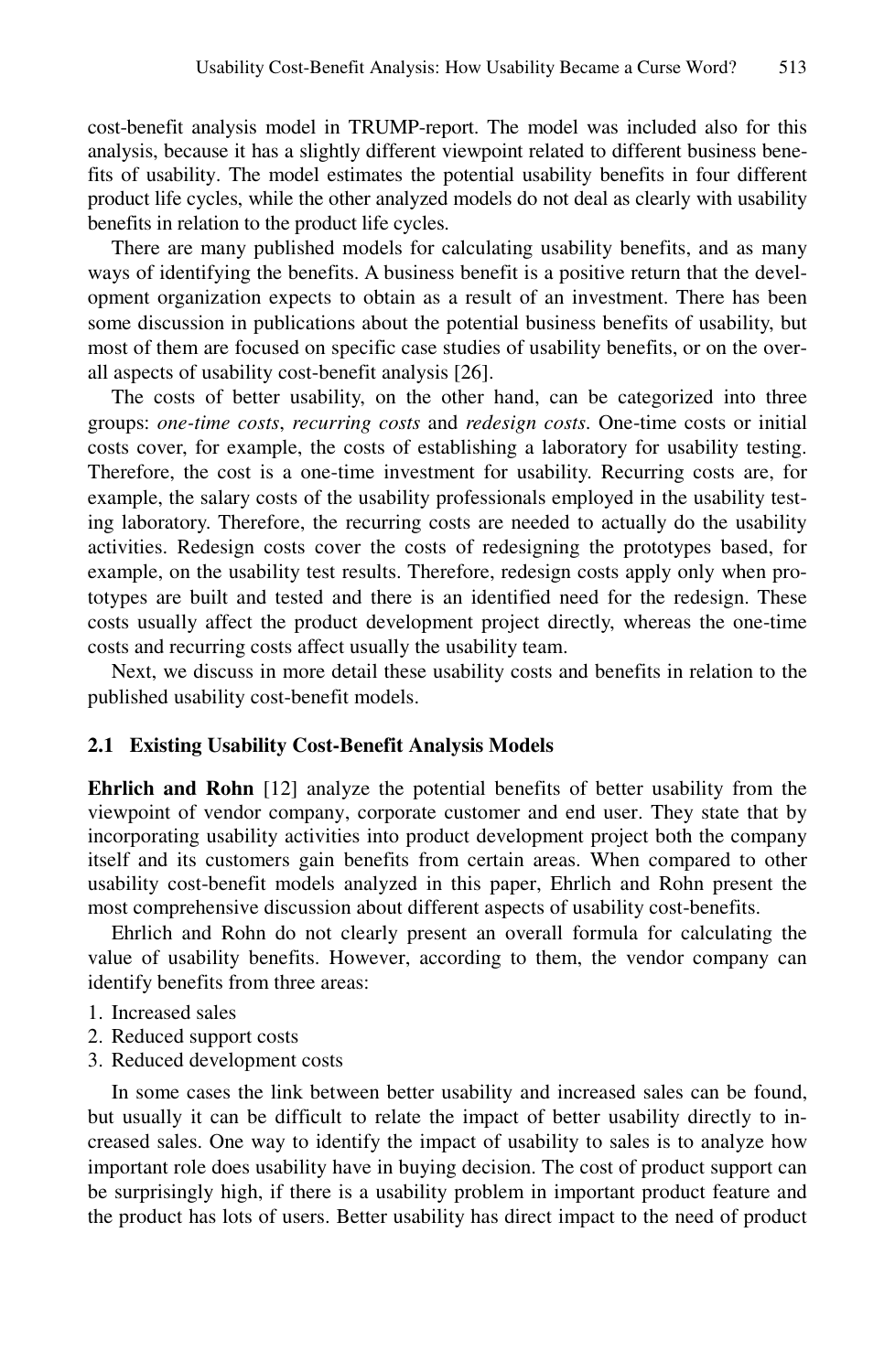support and, therefore, great savings can be made through less need for support. By focusing on better product usability and using usability techniques, the vendor company can cut development time and costs.

The corporate customer can expect benefits, when more usable product reduces time the end users need training. In addition to official training, there are also hidden costs of peer-support. End users often seek help from their expert colleagues, who therefore suffer in productivity. It is estimated that this kind of hidden support cost for every PC is between \$6.000 and \$15.000 every year [8]. End users are the final recipients of more usable product. According to Ehrlich and Rohn, increased usability can result in higher productivity, reduced learning time and greater work satisfaction for the end users. The end-users can benefit from higher productivity, when the most frequent tasks take less time.

According to Ehrlich & Rohn, the costs of usability can be divided into initial costs and sustaining costs. They identify one-time costs and provide some example calculations of one-time costs of usability. Ehrlich & Rohn also identify and provide some example calculations and further discussion of recurring costs.

**Bevan** [4] estimates the potential benefits of better usability to the organization during development, sales, use and support. The vendor can gain benefits in development, sales and support. Customer can benefit in use and support. When the system is developed for in-house use, the organization can identify benefits in development, use and support. In each category, there are a number of possible individual benefits where savings or increased revenue can be identified. The total amount of benefits from better usability can be calculated by adding all identified individual benefits together. Bevan discusses mainly usability benefits through increased sales, less need for training and increased productivity. Benefits through decreased development time are identified, but they are not discussed in detail.

Bevan does not identify one-time costs of better usability at all. Bevan identifies the recurring costs of usability, but does not provide example calculations or further discussion about calculating the recurring costs.

**Karat** [19] is approaching the usability benefits through cost-benefit calculation of human factors work. This viewpoint is different from the other analyzed usability cost-benefit models. There are some examples of identified potential benefits. The benefits are identified as:

- 1. Increased sales
- 2. Increased user productivity
- 3. Decreased personnel cost through smaller staff turnover

The development organization can gain benefits when better usability gives competitive edge and therefore increases product sales. Customer organization can gain benefits when end user productivity is increased through reduced task time and when better usability reduces staff turnover. Karat describes a usability cost-benefit analysis of three steps. In the first step, all expected costs and benefits are identified and quantified. In the second step, the costs and benefits are categorized as tangible and intangible. The intangible costs and benefits are not easily measured, so they are moved into a separate list. The third step is to determine financial value for all tangible costs and benefits. Karat also links the usability cost-benefit analysis into business cases.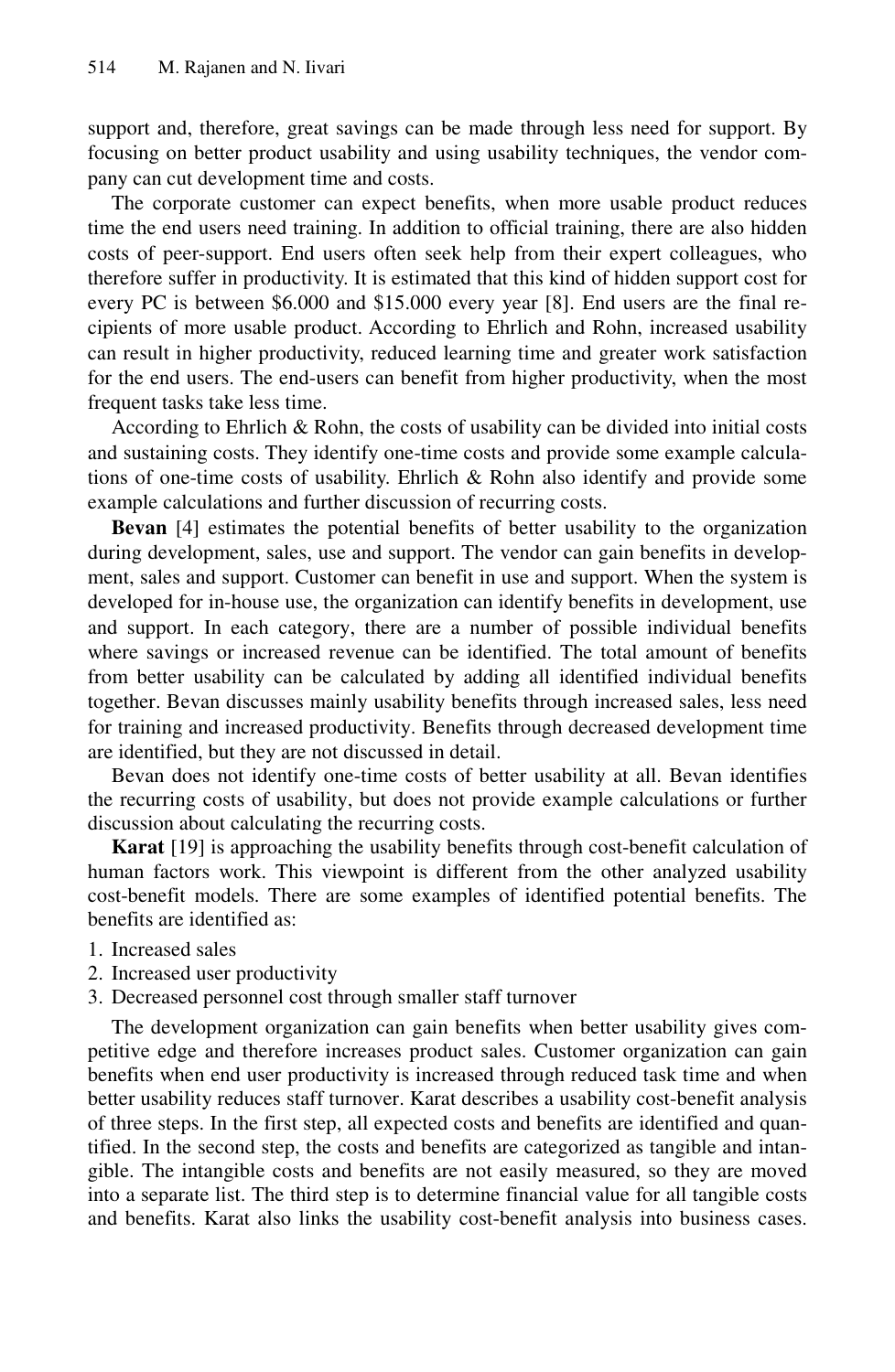Business cases provide an objective and explicit basis for making organizational investment decisions [19].

Karat identifies one-time costs, recurring costs and prototype redesign cost of usability, but he does not provide further documentation or example calculations.

**Mayhew and Mantei** [23] argue that cost-benefit analysis of usability is best made by focusing the attention on the benefits that are of most interest to the audience of the analysis. The relevant benefit categories for the target audience are then selected and benefits are estimated. Examples of relevant benefit categories are given for vendor company and internal development organization. Vendor company can benefit from:

- 1. Increased sales
- 2. Decreased customer support
- 3. Making fewer changes in late design life cycle
- 4. Reduced cost of providing training

The benefits for internal development organization can be estimated from categories of increased user productivity, decreased user errors, decreased training costs, making fewer changes in late design life cycle and decreased user support. To estimate each benefit, a unit of measurement is chosen for the benefit. Then an assumption is made concerning the magnitude of the benefit for each unit of measurement. The number of units then multiplies estimated benefit per unit.

According to Mayhew & Mantei the calculation of the costs of better usability is fairly straightforward, if the necessary usability tasks are identified. They identify one-time costs and provide some example calculations of one-time costs. Mayhew & Mantei also identify and provide some example calculations and further discussion of the recurring costs of usability. They also identify the prototype related redesign costs and provide some example calculations of this cost factor, but there is no further documentation about calculating the redesign costs.

**Donahue's** [11] usability cost-benefit analysis model is based on the model of Mayhew & Mantei. In this model, the costs and benefits of better usability are analyzed through costs for development organization and benefits for customer organization. According to Donahue, the most important aspect of usability cost-benefit analysis is calculating the savings in the development costs.

Donahue identifies one-time costs and provides some example calculations of onetime costs of usability. He also identifies recurring costs, but does not provide example calculations or further discussion about calculating the recurring costs.

#### **2.2 Analytic Framework for Empirical Analysis**

Table 1 summarizes the costs and benefits of usability outlined by the usability costbenefit analysis models presented above. Our focus in the empirical analysis will be on the development context, because the empirical data has been gathered solely from that context. However, also the benefits to be achieved through better usability in the use context (including both the customers making the buying decisions and the end users) are summarized in the table 1. This is because we assumed that in the development context, one should acknowledge the benefits achievable in the use context, while motivating the usability activities in the development context.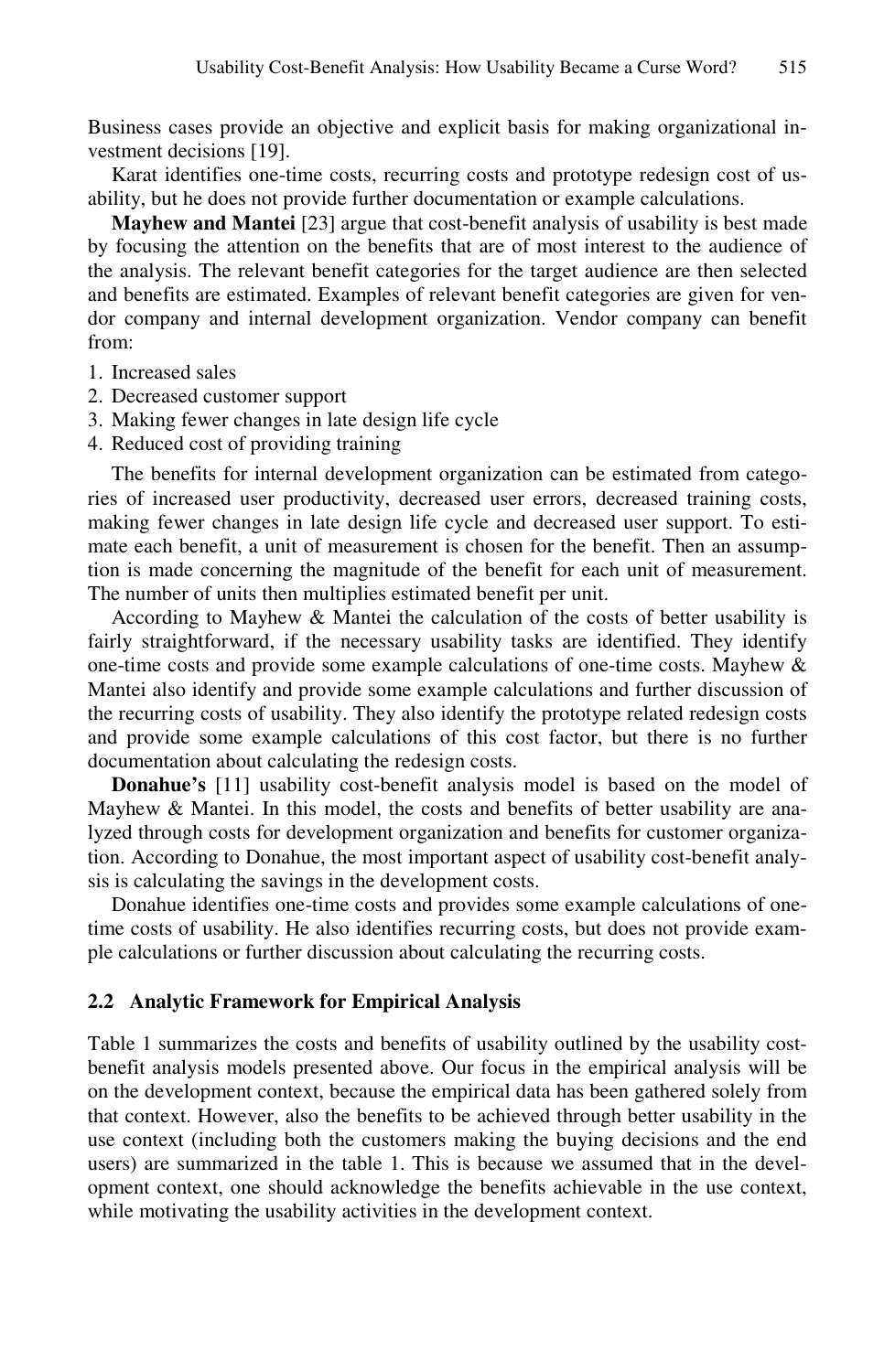|                 | Development context       | Use context                   |
|-----------------|---------------------------|-------------------------------|
| <b>Benefits</b> | Increased sales           | Reduced training time         |
|                 | Reduced support costs     | Increased productivity        |
|                 | Reduced development costs | Increased (customer,<br>user) |
|                 | Reduced training costs    | satisfaction                  |
|                 |                           | Reduced staff turn over       |
| Costs           | One-time costs            | -                             |
|                 | Recurring costs           |                               |
|                 | Redesign costs            |                               |

**Table 1.** Analytic framework for empirical analysis of usability costs and benefits

In addition, we acknowledge that the benefits can be separated into tangible and intangible benefits [19]. However, advice for the cost-benefit analysis is offered only related to the tangible benefits. Furthermore, a noteworthy observation is that the models mostly assume that the benefits should and can be quantifiable. In all, our empirical analysis will be based on the assumed usability costs and benefits listed in table 1, acknowledging also the distinctions between tangible/intangible and quantifiable/non-quantifiable benefits mentioned above.

### **3 Research Method**

This is an interpretive case study on 'usability cost-benefit analysis' in a SW development organization. Generally, in interpretive case studies the goal is to understand and to make sense of the world, not to explain in the predictive sense. In the focus are the meanings attached to the phenomenon studied. The researchers try to capture the native's point of view, to produce 'thick descriptions', and to gain thorough understandings of particular cases. Theories are used only as sensitizing devices. [10], [20].

The case organization involved in this study is a small-to-medium sized SW development company developing large scale business-to-business information systems (IS) and SW intensive products targeted at international markets. The customer organizations have their own customers, who are an important end user group of the company's products. In addition, inside the customer organization, there are different kinds of end users, who mostly are different persons than the ones who make the buying decisions. Related to the most of the company's products, the end users do not have technical background nor much training related to the use of the products.

Access to the case organization was gained through a research project that aimed at introducing usability activities into SW development organizations. The case organization participated in the research project for two years. Prior to that, the organization had very limited background in usability activities. The only activities that had been carried out in the organization were few usability tests and heuristic evaluations carried out as student work. In the company, an in-house improvement project 'Usability' was launched. The improvement work was initiated by a process assessment, in which the current state of the usability activities in the organization was evaluated. Afterwards, many different kinds of usability activities were experimented with in the organization, including customer visits, usability requirements definition workshops,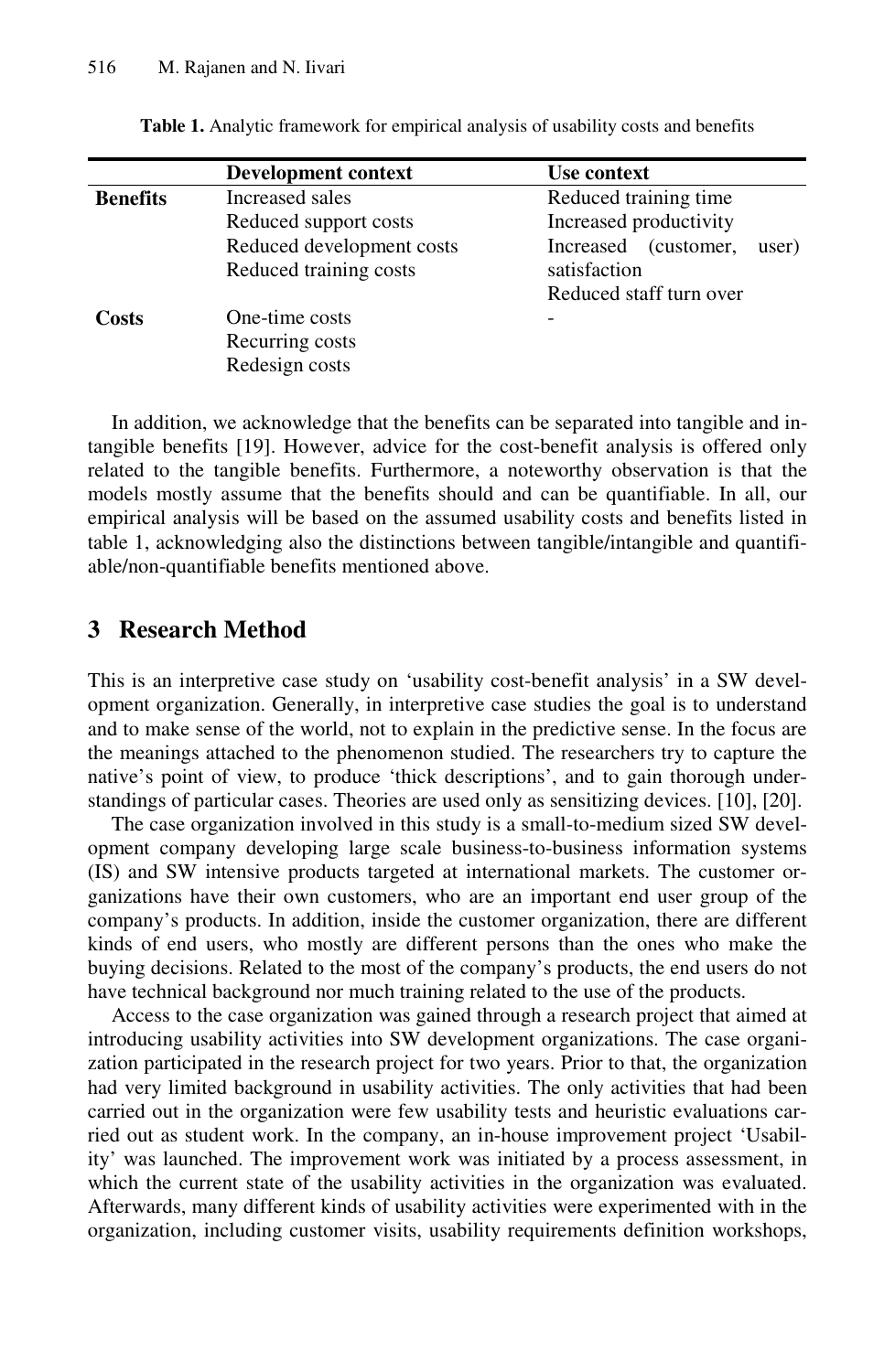paper prototyping, usability testing and the development of a user interface (UI) style guide. Usability cost-benefit analysis was discussed in several meetings, but no formal cost-benefit analysis was carried out.

The research material was gathered during two year's time. The material was collected while conducting the process assessment in the organization, and while supporting the Usability project. The process assessment consisted of interviews of 20 people working in different units of the organization. The assessment produced a large amount of research material, including assessment reports, interview transcripts and field notes kept by the researchers. In addition, the researchers had regularly meetings with the Usability project team and with the personnel of certain functional units of the organization. Memos from the meetings and all e-mail correspondence with the personnel have been saved for the purposes of the research. The research team also continued keeping field notes after all joint events. Furthermore, the key personnel of the Usability project were interviewed several times during the project.

Regarding data analysis, we utilized the analytic framework developed for empirical analysis (see section 2.2) as a sensitizing device. We searched for meanings attached usability and its cost-benefit analysis in the research material focusing especially on meanings attached to the usability costs and benefits - both from the viewpoint of the development and the use context – expressed in the case organization.

### **4 Empirical Findings**

In this section we describe our empirical findings related to meanings attached to the usability costs and benefits expressed by the personnel of the case organization. The section reveals that regarding usability benefits, increased sales and reduced development costs were strongly emphasized, but also that very surprising meanings were attached to them both. Reduced training and support costs, on the other hand, were only mentioned. From the viewpoint of the use context, increased customer satisfaction was acknowledged. However, regarding usability costs, the costs associated with usability during the development were the main failure factor of the whole usability improvement effort. Next these issues will be discussed in more detail.

#### **4.1 Usability Benefits as Increased Sales and Decreased Development Costs**

Increase in sales, achievable through usability, was a very important motivating factor for the company to participate in the research project:

"The company is expecting some concrete advantages (from the improvement effort) to appear. (…) The product should be more usable, and there should appear clear savings in money and increase in sales." (Interview, usability specialist)

A noteworthy observation is that 'concrete advantages' and 'clear savings in money and increase in sales' were highlighted as fast as after one years joint effort.

'Increased sales' was assumed to be achieved through using usability as a tool to convince the customer in sales and marketing:

"ISO standard [17] aroused unexpected enthusiasm. Ed (a project manager) figures out appropriate slogans (dealing with usability) and t-shirts (with the slogans) for the company. He was delighted of the possibility to slash the demands of customers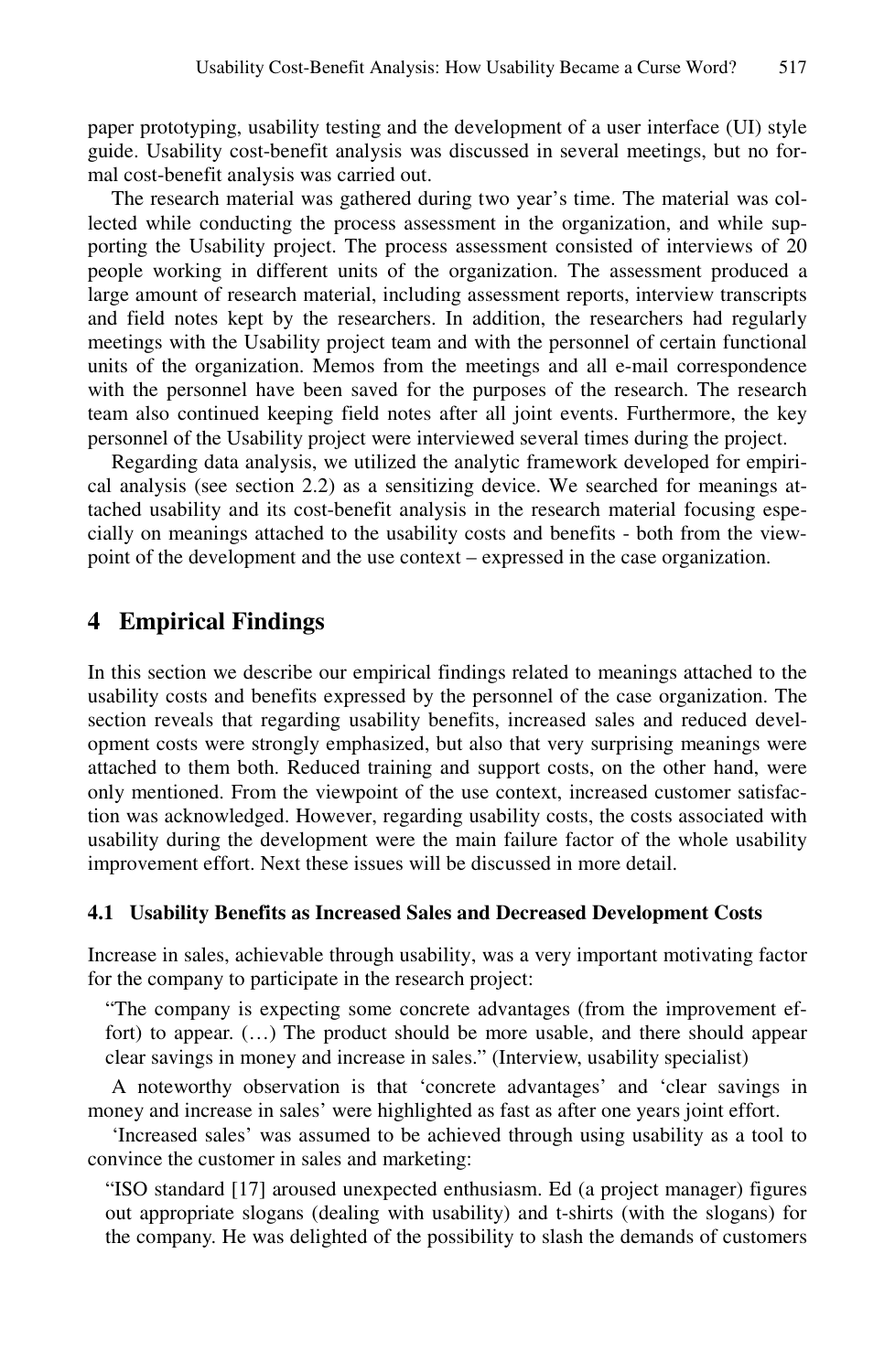with the help of this authoritative standard. It is a good tool in the sales and marketing." (Field notes)

"Eric (a development manager) noticed that if the company can appeal to the standard [17] and affirm the customer that the usability capability of the organization is on a high level, the company could prove that the customer is the one who is wrong. (…) "We design our products according to the principles of this standard, so we are the ones who are right"." (Field notes)

"Customers do not know what is good for them. The company has to convince the customers that the company knows better. One way to do that is to appeal to the fact that the company participates in the university project dealing with usability issues. This might give authority to the company in relation to the customer. "(Field notes)

The marketing was eagerly expecting that their: "marketing demos with high usability will sell themselves and conquer the world" (Field notes). Improvement of the image of the company was emphasized: "Improvement of our company's image is one of the main reasons why we participate in this project" (Interview, usability specialist). Previously, the company had also acquired a quality system that was promoted in the sales and marketing, even though the quality system was not actually implemented in the development (Field notes). Therefore, there seems even to be a history of this type of 'convincing of the customer'. In all, one can conclude that usability was seen by the management as a tool for improving the image of the company and as a tool for controlling the demands made by the customers.

The reduced support and training costs were only mentioned in the company. The main functions for the customer support were "to hold the hand of the customers so that they feel better" and to "act as a bug report filter between customers and development team" (Field notes). Usability benefits were not assumed to realize significantly in the customer support. The possible benefits of better usability through reduced training costs was not seen as a very important factor either, since the company wanted to train only a limited number of contact persons, who, in turn, trained some of the end user groups whatever way they wanted to do that (Field notes).

The reduced development costs, on the other hand, were a significant selling point of usability improvement inside the organization. As already has been highlighted, the company clearly stated that they needed usability for keeping the customers away from the development process:

"Eric (a development manager) told me the basic reasons why we would participate. We need to be more convincing in the eyes of the customer. That way we could dictate some things, for example UI issues. The project would offer facts which could enable us to do that." (Interview, usability specialist)

The project managers were longing for a weapon against customers:

"Usability will be an advertising gimmick and sales argument. A powerful weapon against the customers, shortening the development time and a source of authority that allows us to write the specs as we see best – and the best way is the old way like we have always done these things." (Field notes).

"According to Ed (a project manager) usability is a nice slogan in the marketing and helpful when too demanding customer must be tamed. Usability is still not everything. Ed says that they really do not need any more new wishes or opinions from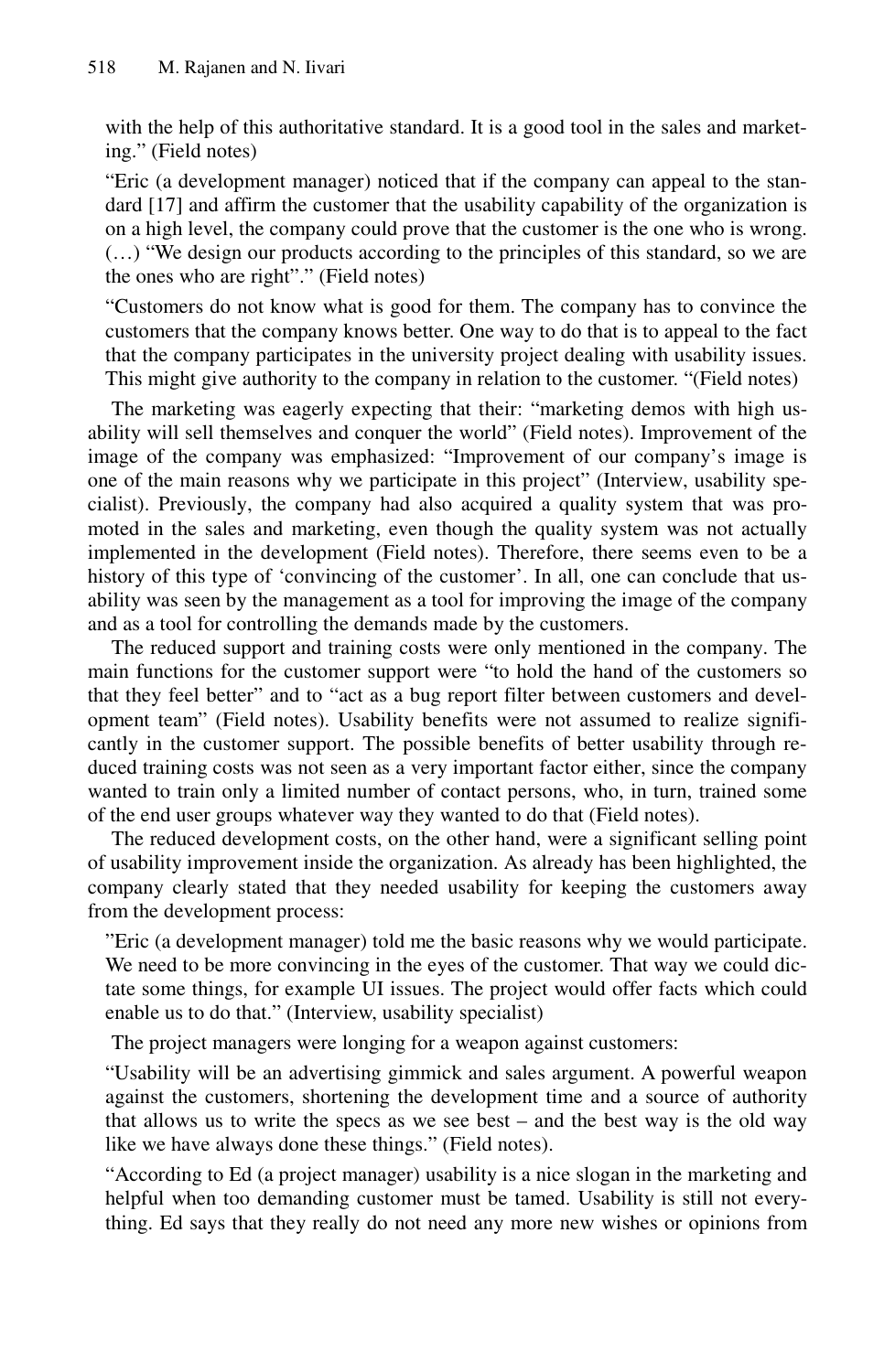the users. Too much user-centered design and user involvement with several differing users' voices does not sound very inspiring." (Field notes)

The above citation reveals that the reduced development costs were associated with 'keeping the customer out of the development' instead of 'getting the requirements right and for that reason getting rid of late changes' that typically has been outlined as the factor reducing the development costs. This can be connected to the company's use of specification documents to make the customer to 'say yes':

"Susan (a developer) tests the system. She has noticed some usability problems during the tests and communicated them to the development. In the tests one is not supposed to evaluate usability. And noticed usability problems may still be ignored, if the system functions the way described in the specification. The customer has already said yes." (Field notes)

Therefore, in this company the goal is to make the customer to sign the specification document, after which the customers should not be involved with the development at all. The customers are expected to pay for each 'late change' separately after signing the specification document.

The possible benefits of better usability for the use context were not discussed much in the case organization. Generally speaking, the management, sales and development were not very interested in the benefits of better usability to the customer and the end users, but instead they maintained that "the system should look very nice and usable for the paying customer" (Field notes). In addition, "if the interests of end users and customer are conflicting, the customer wins" (Field notes).

Increased customer satisfaction was mentioned as a potential benefit of usability. Customer satisfaction had also been followed up, but not systematically. Related to the efforts of following up customer satisfaction, however, it was required that "increased customer satisfaction should have a positive effect on company's profit" (Field notes). This observation may be related to the company's noteworthy hurry to gain also clear financial indications of the benefits of usability, mentioned earlier.

#### **4.2 Usability Costs as Increased Development Costs**

A big problem in the case organization was that the developers questioned the practicality of usability activities. For instance Rick, a developer manager, continuously questioned the usefulness of the usability activities:

"Rick suspects whether the specification produced by the UI team through paper prototyping is finished. He doubts whether the exceptions and all the requirements are taken into account. He supposes that the specification is yet not completed." (Field notes)

"Rick again suspects the suitability of user-centered design. Last time he raised doubts about whether the requirement specifications (produced by a UI team) are complete: have all exceptions and requirements been taken into account? Now he argues that paper prototyping seems to have too many loops and users; when can you stop?" (Field notes)

In this company, "staying on the schedule" was considered as the main issue in the development project. "It would be good, if the development time was shortened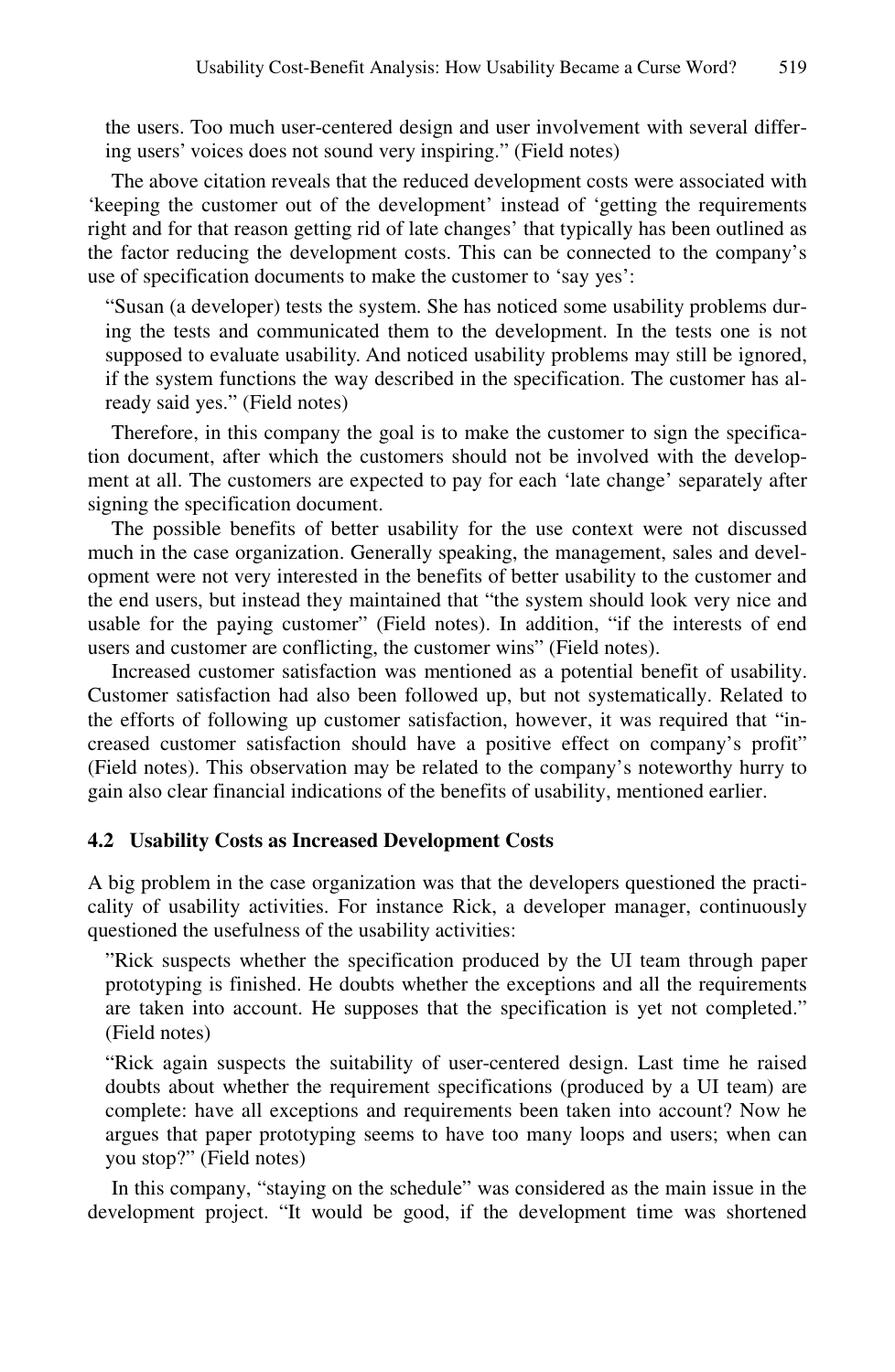through usability activities, but by no means can the usability work hinder the development work and delay the schedule." (Field notes)

The developers and their managers suspected that the usability activities increase the development time instead of reducing it. In addition, they viewed usability activities, altogether, as useless:

"Of the cooperation Pete (a developer) mentions that as a result something concrete and visible needs to appear. Usability activities have not resulted in that so far." (Field notes)

Financial reasons eventually led the organization to even abandon usability improvement altogether:

"When we were making the budget for this year, the question was: why spend resources on this (usability)? It costs money when people participate in this; they spend time on that. What can you get out of this? (…) This type of questioning exists and it is good, because it all comes down to money and resources. We have limited resources and must have clear arguments." (Interview, development manager)

"When compared to the costs one can raise a question that what has been received? The company has spent much more money on UI design than what was planned. (…) Eric (a development manager) says the company has moved backwards: in the beginning this (usability improvement effort) was a big thing, but now the situation is that soon nothing is done. Eric asks Rick (a development manager): has usability become a curse word?" (Field notes)

"According to Eric, Rick has decided that no user-centered design activities will be carried out in the new product development project. (…) Due to the bad reputation it currently has, the term usability will not be mentioned for a while" (Field notes)

Therefore, the costs of usability (in the sense of developers' perception of increased development costs, even though UI design costs would have realized in any case) seem to have resulted in usability becoming a curse word. Especially the recurring usability costs and the redesign costs that realized during the paper prototyping seem to have had such a serious effect on the whole usability improvement effort.

It can be argued that by introducing the concept of usability cost-benefit analysis, the costs of usability were made to appear very clearly, but the possible benefits remained too vague to really have an effect. The usability activities appeared as too costly and time consuming to the management, even though the actual UI design and redesign tasks, time and costs would have realized to a certain extent in any case (since the company's products and systems all have a UI).

The benefits of better usability were not given enough time to become visible, because the usability improvement effort was halted so quickly. The promises of future benefits through better usability were not enough to convince the management to continue the usability activities in the case organization.

## **5 Concluding Discussion**

This paper contrasted usability cost-benefit analysis literature with an empirical case in industrial setting, in which usability cost-benefit considerations (along with other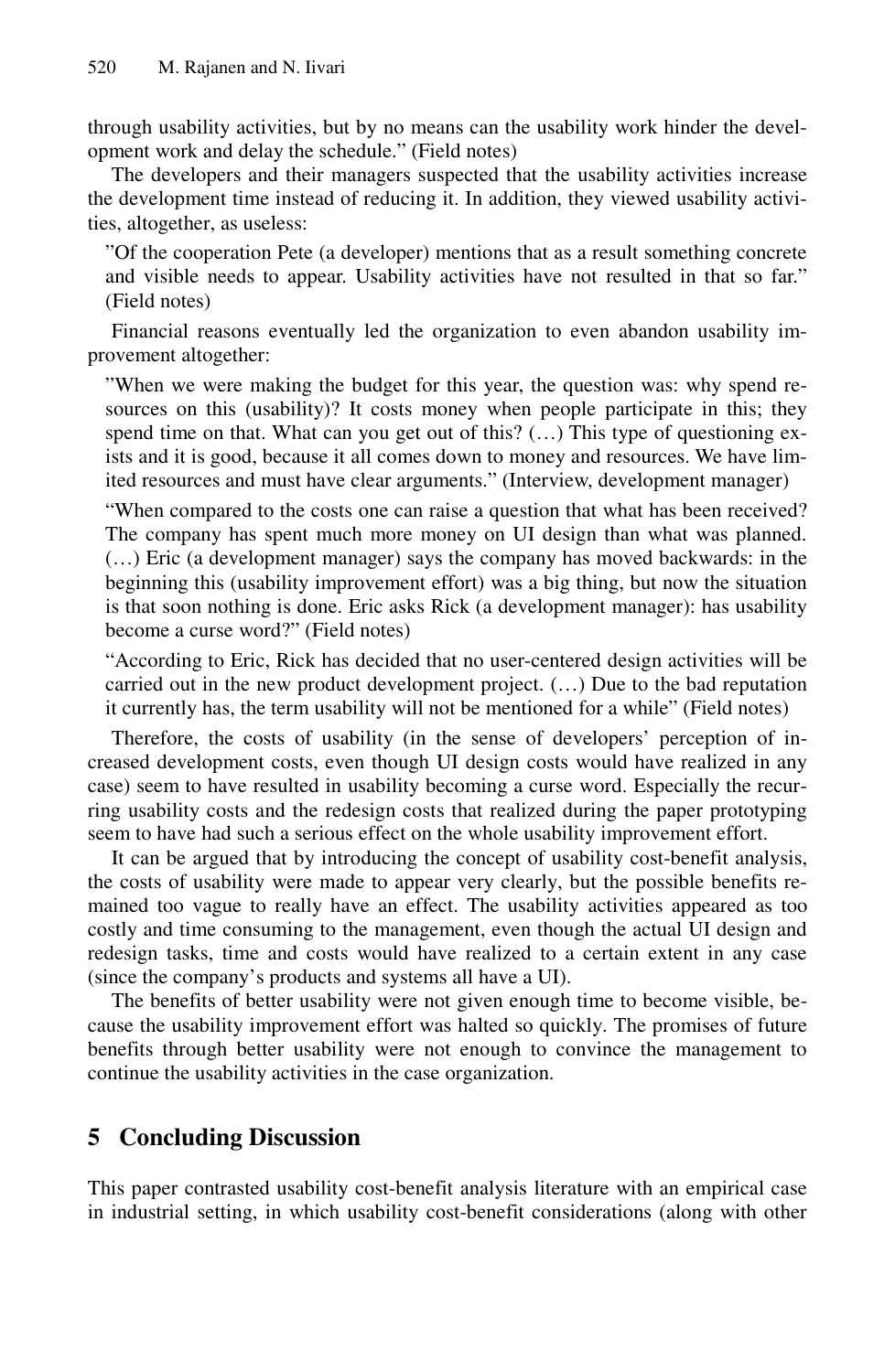| <b>Usability Cost-Benefits</b>                                                     | <b>Empirical findings</b>                                                                                                                                                                                                                                                                                                                        |
|------------------------------------------------------------------------------------|--------------------------------------------------------------------------------------------------------------------------------------------------------------------------------------------------------------------------------------------------------------------------------------------------------------------------------------------------|
| <b>Benefits for the devel-</b><br>opment context                                   | - Increased sales through use of usability as a tool in<br>sales and marketing, as a tool for convincing the cus-<br>tomer, resulting in marketing demos that sell themselves<br>and conquer the world                                                                                                                                           |
|                                                                                    | - Reduced development costs through usability keeping<br>the customers out of the development                                                                                                                                                                                                                                                    |
| <b>Benefits for the use con-</b><br>text<br>Costs for the develop-<br>ment context | - Increased customer satisfaction that, however, needs<br>to have a positive, visible effect on company's profit<br>- Increased (recurring and redesign related) develop-<br>ment costs (actually UI design costs that would have<br>realized in any case), usability activities condemned as<br>ineffective, labor intensive and time consuming |

**Table 2.** Empirical results in relation to the analytical framework on usability cost-benefits

usability activities) resulted in usability becoming a curse word. Table 2 summarizes our empirical results in relation to the analytical framework that was developed based on our literature review on usability cost-benefit analysis models (see table 1).

In all, our empirical analysis revealed that divergent meanings and motives were attached to usability and its cost-benefit analysis in the case organization. Increased sales and reduced development costs were strongly emphasized as benefits of better usability. However, very surprising meanings were attached to them both. Reduced training and support costs, on the other hand, were only mentioned. From the viewpoint of the use context, increased customer satisfaction was acknowledged. However, the increased development costs associated with better usability were the main failure factor of the whole usability improvement effort.

Next we discuss the implications of the empirical results in relation to the existing usability cost-benefit analysis literature. First of all, we emphasize that usability costbenefit analysis models need to recognize more clearly that it will take time that the usability benefits are realized, and the costs will be evident much earlier. In all, time is an important issue for the development projects. The project managers may be hesitant to introduce any usability activities to their project, because they fear that those activities only consume more time, and the promised savings in the development time through less need for redesign are quite vague. The costs of usability activities are very much tangible and quantifiable, but the possible benefits are quite intangible and usually not easy to quantify reliably. Also, the cost of better usability is to be paid early in the development project, whereas the promised benefits of better usability may or may not be achieved in the distant future.

Altogether, the usability cost-benefit analysis models seem to highlight issues that are either too insignificant, too vague or solely aim at serving business needs neglecting the interests of the end user. In our empirical case, it can be argued that the usability cost-benefit models did not succeed in raising the right issues to convince the management to continue the usability improvement effort. The potential benefits of usability already acknowledged in the case organization seemed to be not enough for the management. In addition, some of the possible benefits of better usability that the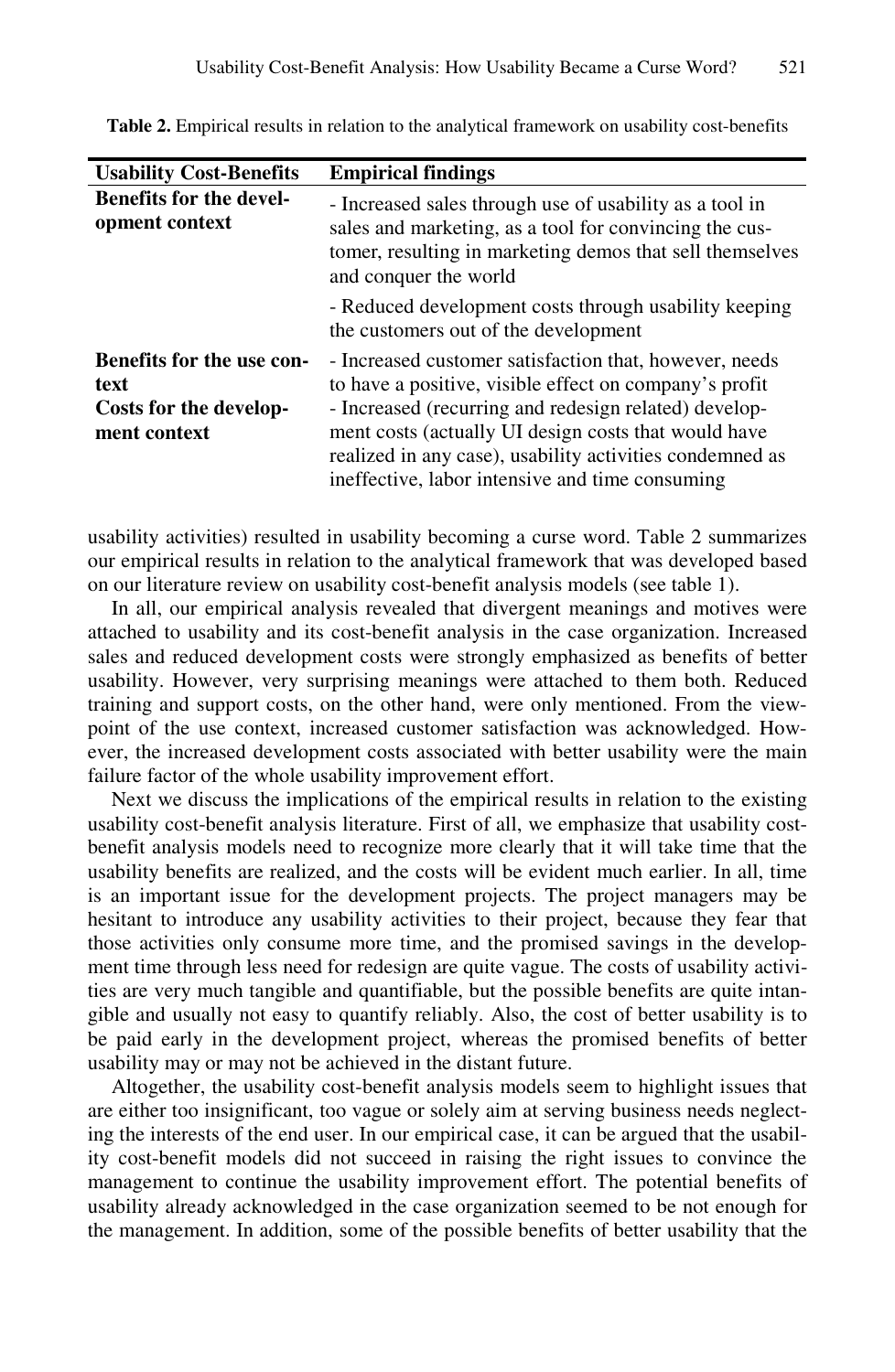usability cost-benefit models identify were considered as insignificant. As mentioned, reduced training and support costs were ignored in the case organization. In addition, the managers pointed out that even more insignificant issues are highlighted in these models. For example, in one of the project workshops, after a researcher presentation arguing that savings in printing costs of product manual should be counted also as a benefit from better usability, a manager from another participating company made a very critical comment that "This is peanuts. We should not spend any time discussing this issue. When I am handling project costing several millions, why should I care about saving few hundreds through having to print fewer pages for the product manual?" (Field notes). Having to print fewer pages for the product manual was raised as a possible benefit through better usability by many usability cost-benefit analysis models, but the managers in the workshop considered calculating and even discussing this benefit just a waste of time.

Regarding neglecting the interests of the user, our case shows that the management, sales and development were only interested in the paying customers and did not show interest in the end users. It can be argued that the usability cost-benefit models did not raise the right benefits so that the management, sales and development would have paid more interest to the users. One could even argue that the usability costbenefit considerations might have directed the attention solely to the paying customer and to the finances of the development organization, which, of course, also need to be considered, but which should not result in total neglect of the end user interests.

Therefore, the empirical results outlined in this paper are next contrasted with the conference theme 'social responsibility', arguing for socially responsible HCI. Actually, the results achieved within this study can be argued of being very alarming from this viewpoint. The management goals of 'taming the customer' and 'improving the image of the company' by appealing to usability can be criticized of being overtly capitalist, and even as 'misuses of usability', since in this situation one does not necessarily develop usability at all, but only uses it to convince and in the worst case to hoax the customer. The management goal of 'taming the customers' with the help of usability might even be viewed as a way of 'silencing the users', instead of 'giving them a voice' [2]. This can also be interpreted as a form of technological colonialism [2], only dressed in the gown of 'usability'. In the case, the users and the customers can be argued of being 'colonized' by appealing to usability for the sake of management goals of the development organization. It can be argued that this kind of 'misuse of usability' runs against the noble principles of HCI tradition, where the purpose is to understand and appreciate particularly the end users and to provide design solutions with good usability to serve them the best way possible.

Altogether, according to Spinuzzi [29], this type of capitalist orientation can be viewed as the 'realization of Scandinavians worst fears'. He refers to the Scandinavian IS research tradition (e.g. [14]) that has advocated workplace democracy and union involvement in the development of computer systems. The tradition relied on the notion of conflict between capital and labor, and positioned itself strongly on the side of the labor against the 'oppressors'. One could argue that also 'usability people' (and usability cost-benefit analysis models) should be positioned on the side of 'the user', not 'the manager', i.e. they should aim at ensuring that the usability efforts are beneficial especially for the user, even though hopefully also for the other stakeholder groups. In all, regarding research on usability cost-benefit analysis, we argue that the researchers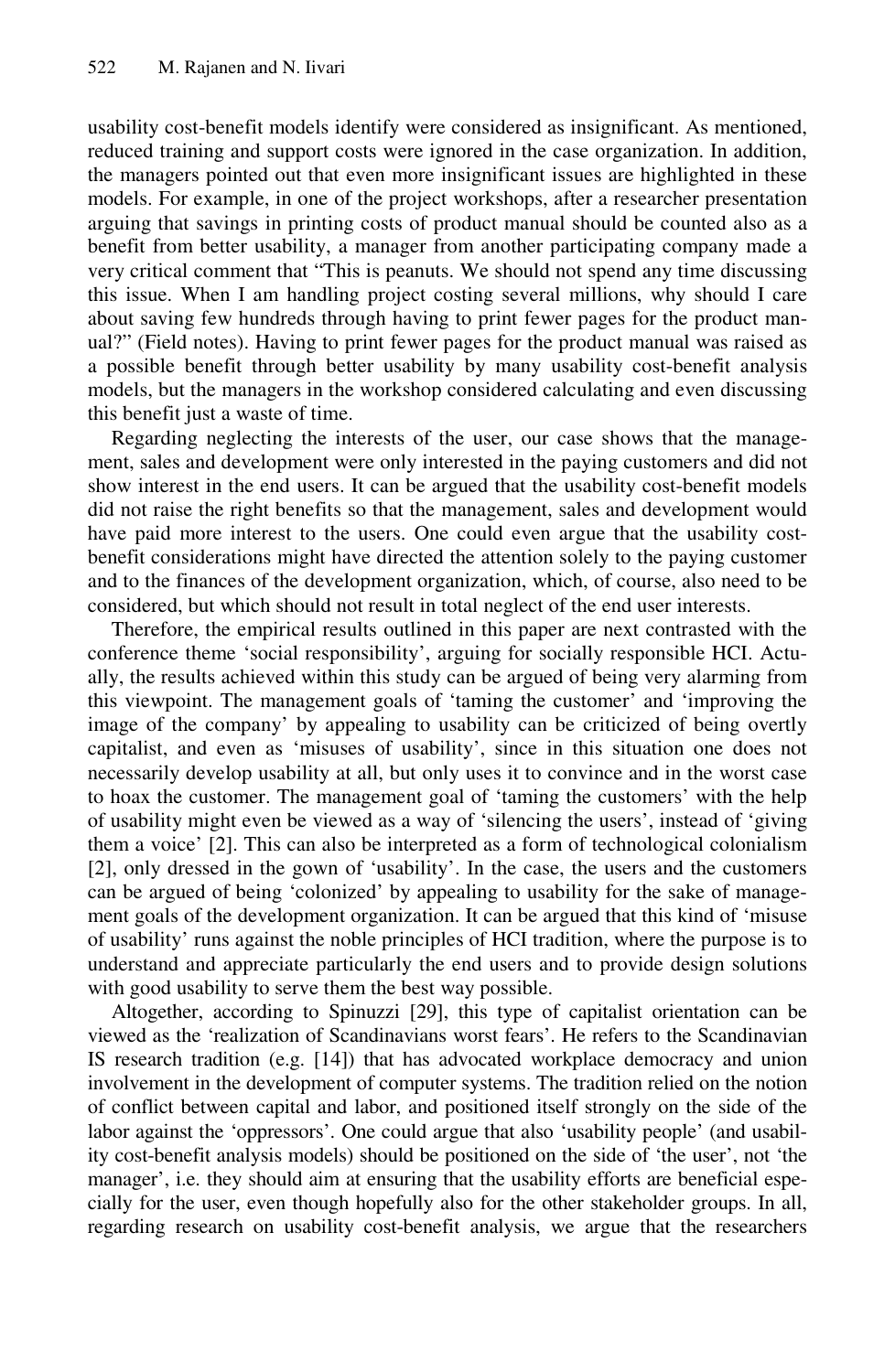should carefully consider the different kinds of interpretations of usability costs and benefits, and particularly the different kinds of uses of their analysis revealed in this paper. In addition, we argue that the research community should take some responsibility of these uses and interpretations, or at least consider how to advocate more 'appropriate' uses and interpretations.

Regarding limitations of this study, the results are based on the analysis of only one case. Clearly more empirical research, employing a larger amount of cases, is needed to understand this phenomenon in depth. However, by focusing on only one case we were able to analyze this particular case and the interpretations of usability and its costs and benefits emerged inside the organization in great detail. In addition, future research is needed related to usability-cost benefit analysis, particularly when carried out in professional manner, which was not the case in this case organization.

### **References**

- 1. Artman, H.: Procurer usability requirements negotiations in contract development. In: Bertelsen, O.W., Bødker, S., Kuutti, K. (eds.) Proc. 2nd Nordic Conference on Human-Computer Interaction, pp. 61–70. ACM Press, New York (2002)
- 2. Asaro, P.: Transforming Society by Transforming Technology: the science and politics of participatory design. Accounting, Management and Information Technologies 10(4), 257– 290 (2000)
- 3. Aucella, A.: Ensuring Success with Usability Engineering. Interactions (May + June 19– 22, 1997)
- 4. Bevan, N.: Cost Benefit Analysis version 1.1. Trial Usability Maturity Process. Serco Usability Services (2000)
- 5. Bias, R., Mayhew, D.: Cost-Justifying Usability. Academic Press, Boston (1994)
- 6. Bias, R., Mayhew, D.: Cost-Justifying Usability, Second edn., An Update for the Internet Age. Academic Press, Boston (2005)
- 7. Bloomer, S., Croft, R.: Pitching Usability to Your Organization. Interactions (November + December 18-26, 1997)
- 8. Bulkeley, W.: Study finds hidden costs of computing. The Wall Street Journal, B4 (November 2, 1992)
- 9. Catarci, T., Matarazzo, G., Raiss, G.: Driving usability into the public administration: the Italian experience. International Journal of Human-Computer Studies 57, 121–138 (2002)
- 10. Denzin, N.K., Lincoln, Y.S.: Introduction: The Discipline and Practice of Qualitative Research. In: Denzin, N., Lincoln, Y. (eds.) Handbook of Qualitative Research, 2nd edn., Sage Publications Inc, Thousand Oaks (2000)
- 11. Donahue, G.: Usability and the Bottom Line. IEEE Software 18(1), 31–37 (2001)
- 12. Ehrlich, K., Rohn, J.: Cost Justification of Usability Engineering: A Vendor's Perspective. In: Bias, R., Mayhew, D. (eds.) Cost-Justifying Usability, pp. 73–110. Academic Press, London (1994)
- 13. Fellenz, C.B.: Introducing Usability into Smaller Organizations. Interactions 4(5), 29–33 (1997)
- 14. Greenbaum, J., Kyng, M.(eds.): Design at Work. Cooperative Design of Computer Systems. Lawrence Erlbaum Associates, New Jersey (1991)
- 15. Grudin, J.: Systematic Sources of Suboptimal Interface Design in Large Product Development Organizations. Human-Computer Interaction 6(2), 147–196 (1991)